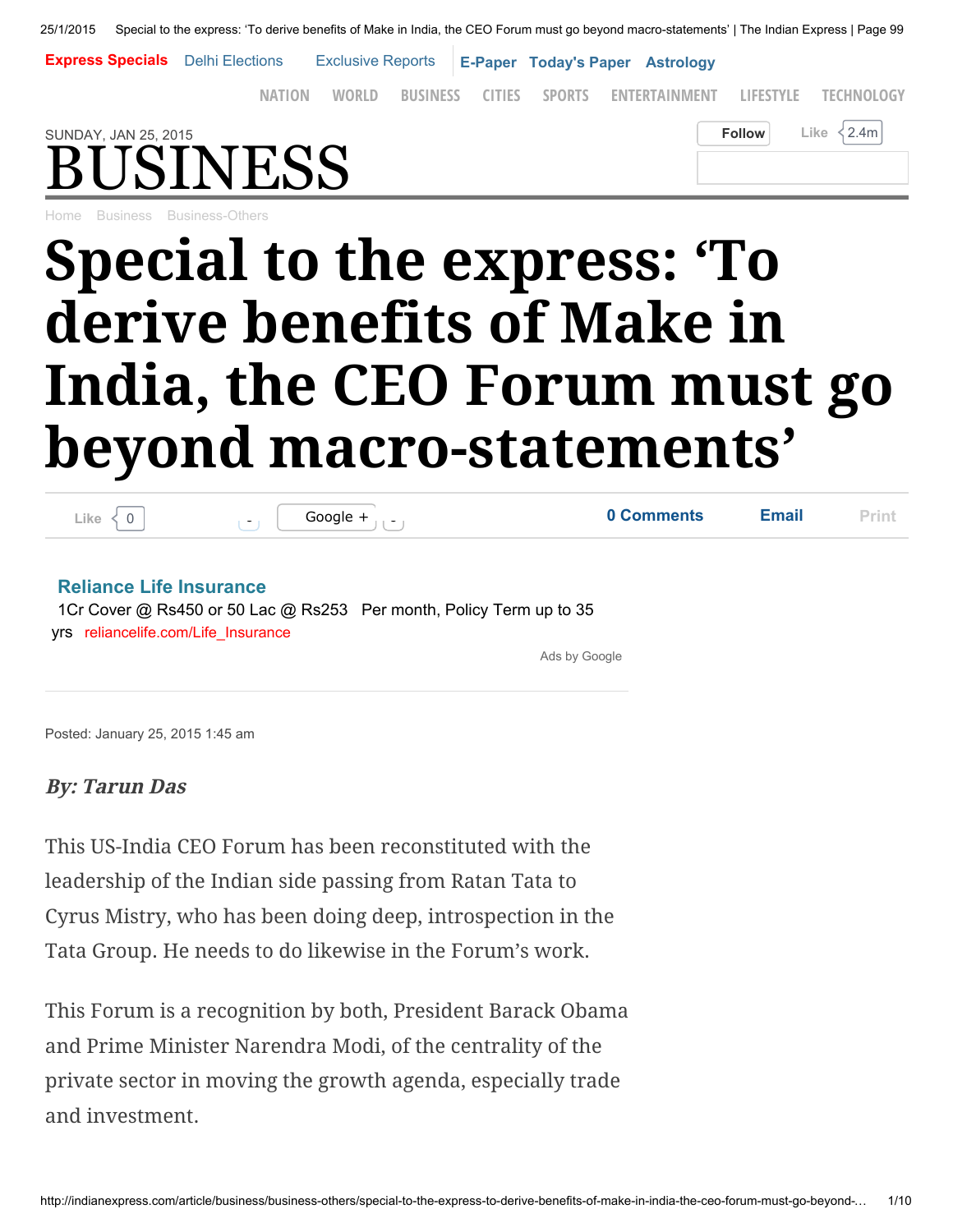The Forum has existed since 2005 and its agenda and discussions covered a wide range of issues. Its recommendations were many, but a review may show that most of these remain in the "pending discussion and implementation" file! The starting point for the Forum could be to revisit the past and, for course, focus on addressing the tariff and non-tariff barriers to increased trade and investment, such as IPR for the pharma sector or local content for solar power.

But the CEO Forum will surely recognise that behind the hurdles is business and industry itself. It is almost always the pressure from local industry which influences the policies of a government. Sometimes, it is also the pressure of foreign business which determines policy. So, the CEO Forum could resolve these issues in-house if it wishes to. And, go to the two governments with joint, agreed recommendations which make it easier for governments to accept and implement.

Another related agenda is the pending and ongoing negotiation between the two governments to conclude a Bilateral Trade and Investment Agreement, BIT, for short. Here again, the slow progress is linked to the conflicting pulls and pressures of business on both sides. If BIT is to move ahead, with speed, as it needs to, the CEO Forum should work out the detail quietly, behind closed doors, and present a joint, agreed view to the Indian and American governments.

But, there is a much bigger agenda for the Forum linking its work to 'Make in India', an innovative initiative of Prime Minister Modi. This requires linking and integrating India, and the Indian Industry, especially manufacturing, into the global supply chains of American manufacturers. A simple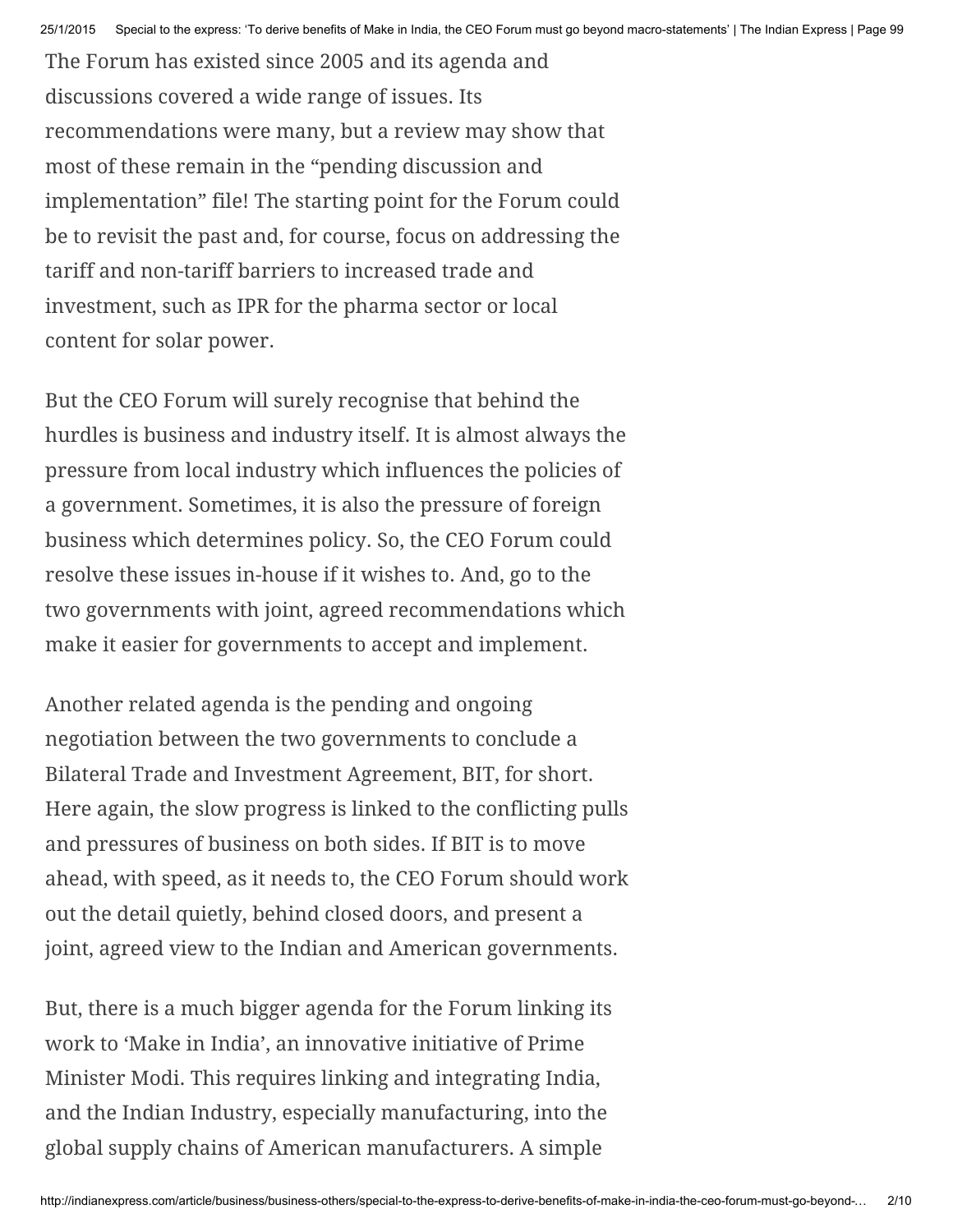objective, but complex to drive and achieve. At one level, the Indian government is framing new policies, amending the old and pushing for processes to be cut or simplified so that doing business in India is much easier. But, there is another part. And, that has to be done by business. Which company of the US will do what with an Indian company to integrate and include it in its global supply and manufacturing chain. This exercise is a corporate exercise, not a government role.

One view could be to say that Indian companies will get to be part of the global supply chain as soon as government does its part of ending tax terrorism and easing business practices. This is a laid-back view.

Leadership by the CEO Forum must go beyond macrostatements to the micro to derive the full benefits of 'Make in India'. And, of course, the CEO Forum members, being the apex of their companies, are not going to do this personally. But, if they take on the task, their executive teams can make it happen. They need to be empowered to do so by their CEOs. This is a management exercise which the industry is best suited to handle. But, the priority given to the Indo-US relationship by President Obama and Prime Minister Modi will be gain 'extra muscle' if the CEO Forum takes on this responsibility.

A statistic that is oft quoted in speeches is the \$100 billion Indo-US trade. The industry needs to be ambitious. Why can't it achieve \$200 billion by 2019? And, rather than leaving the work of implementation vague, or depending only on governments, the CEO Forum should take the lead to direct and coordinate this work.